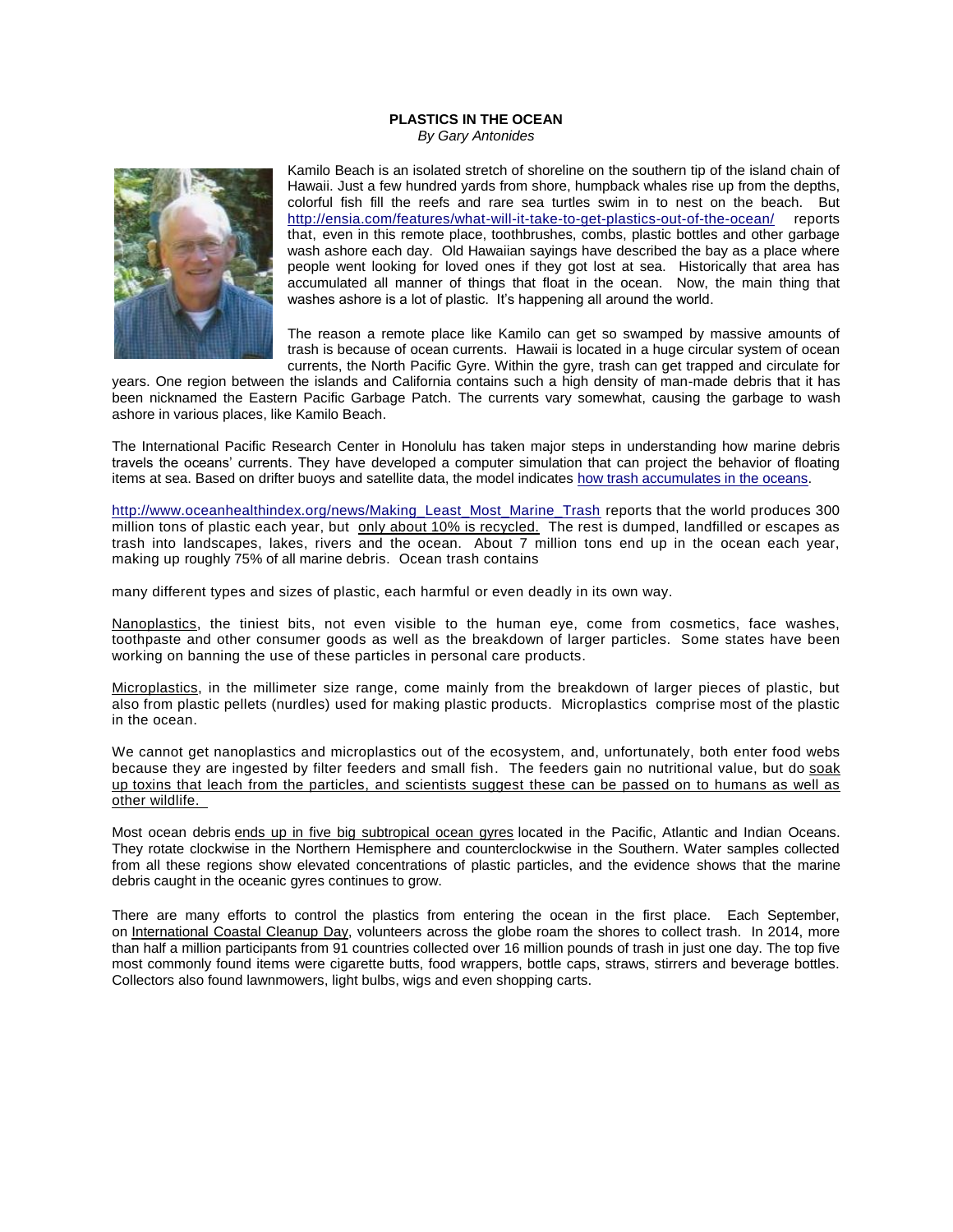

*Extremely littered beach in northern Norway. Source: [©© Bo Eide](http://www.flickr.com/photos/snemann2/5597359461/)*

The damage and suffering this causes for ocean life is severe. Plastics are found in the stomachs of whales, fish and many other marine animals. Turtles suffocate when they confuse shopping bags with jellyfish, or drown when they get entangled in discarded nets. Seals get stuck in plastic rings from six-packs that slowly cut through their necks. In the middle of the Pacific, albatross chicks die, weakened from eating bottle caps and toys. The Convention on Biological Diversity [counts 663 species affected by ocean plastics.](https://www.cbd.int/doc/publications/cbd-ts-67-en.pdf) Humans are also affected. In 2015, researchers sampled fish and shellfish being sold for human consumption in Indonesian and Californian markets. They found plastic or textile fibers in [a quarter of the samples.](http://www.nature.com/articles/srep14340)

A solution is urgently needed, and many schemes for cleaning up the oceans have been proposed. These include [marine drones,](https://www.youtube.com/watch?v=VExyml-HGi0) [waterborne kites,](https://www.youtube.com/watch?v=JBpSHoTXHrg&feature=youtu.be&t=3m22s) [huge artificial drains](http://www.evolo.us/competition/seawer-the-garbage-seascraper) for the gyres, and [creating microorganisms](http://2012.igem.org/Team:University_College_London) to break up the plastics. Experts have tried to convey what a massive challenge it would be to clean up the ocean's trash. The National Atmospheric and Oceanic Administration has estimated [it would take 68 ships an entire year](http://marinedebris.noaa.gov/can-you-clean-pacific-garbage-patch) to survey just 1 percent of the North Pacific. In another, more hypothetical calculation, ocean activist Charles Moore estimates that to clean all five garbage patches, [1,000 boats would need to filter the water 24 hours a day for 79 years,](https://books.google.com/books?id=SLyAg4qJvOQC&lpg=PA1&dq=moore%20plastic&pg=PA1#v=onepage&q=79 years&f=false) and that's only if the technology existed.

Boyan Slat, a young Dutch inventor, presented his idea to filter the open ocean in 2012. Instead of sending out boats to go after the trash he would take advantage of the rotating currents of the gyres. If a filtering platform could be fixed to the seabed underneath the North Pacific garbage patch, one could get the trash out while the water flowed through it. Some experts say that Slat's project could cause more harm than good by threatening delicate zooplankton and other animals living near the sea surface. They also [point out how difficult it would be to fix the structure to the](http://www.deepseanews.com/2014/07/the-ocean-cleanup-part-2-technical-review-of-the-feasibility-study/)  [seabed.](http://www.deepseanews.com/2014/07/the-ocean-cleanup-part-2-technical-review-of-the-feasibility-study/)

For many decades, environmental organizations have tried to raise awareness of how all this debris impacts marine life. But what finally alarmed many citizens were reports of massive trash islands in the ocean, one reportedly "twice the size of Texas." In fact, plastic is distributed quite widely over the vast oceans. The garbage patches are not solid islands, but regions where high concentrations of small plastic pieces are dispersed in the upper part of the water column, hardly visible from above.

For a long time, with good reason, the development of plastics was perceived as a big success story. Synthetic materials have advanced human civilization, wealth and comfort in uncountable ways. Their development started in 1907 when the Belgian-born chemist Leo Baekeland developed Bakelite, the first synthetic plastic polymer. Bakelite was moldable, heat-resistant and nonconductive, so it was soon used for a multitude of products, from electrical insulators and casings for telephones and radios to toys, poker chips and firearms. Most plastic applications were industrial until the 30's and 40's when it was used increasingly in consumer products including telephones, furniture, and dishware. Global plastic production rose from [1.9 million tons in 1950 to close to 330 million tons in 2013.](http://www.plasticseurope.org/documents/document/20131014095824-final_plastics_the_facts_2013_published_october2013.pdf) And the numbers continue to grow. Now plastic products can be found [from the surface of oceans to deep-sea sediment,](http://rsos.royalsocietypublishing.org/content/1/4/140317) in [lakes](http://www.nytimes.com/2013/12/15/us/scientists-turn-their-gaze-toward-tiny-threats-to-great-lakes.html) and [rivers,](http://www.sciencedirect.com/science/article/pii/S0269749114000475) even [frozen in Arctic ice.](http://www.sciencemag.org/news/2014/05/trillions-plastic-pieces-may-be-trapped-arctic-ice) They are ubiquitous, and we find ourselves forced to think about the consequences. Unfortunately, plastics are not the only new technology wholeheartedly adopted without an appreciation of the long term consequences.

While efforts to find a viable method to clean existing ocean plastic are laudable, it is more important to stop more trash from entering the oceans in the first place, which means keeping it out of the rivers and streams that empty in the oceans. Cleanup projects and research are being undertaken worldwide, but here we will mention only two commendable local efforts.